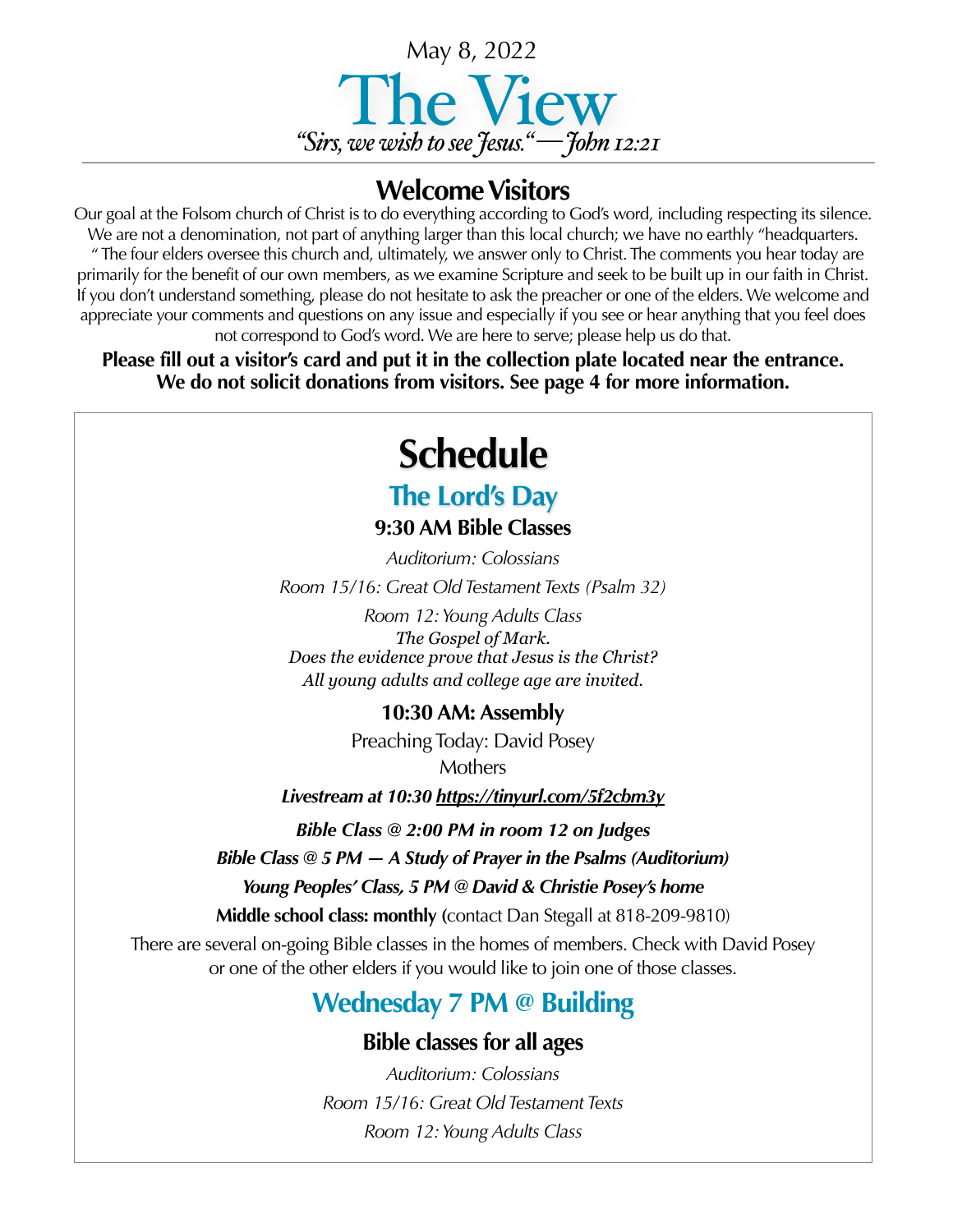## Mom

Oday is Mother's Day, but you probably know that already. So, we honor our moms, our mommies, our mommas, our Mimi's, our grandmas, our grannies and nannies and nanas.\* And well we shoul Mothers are extra special. honor our moms, our mommies, our mommas, our Mimi's, our grandmas, our grannies and nannies and nanas.\* And well we should. Mothers are extra special.

But Mother's Day can be a bittersweet day, too. For some, "mother" may not conjure up sweet memories. Some mothers abandon their families. Some live their lives full of selfish ambition, leaving their children to fend for themselves. Others, perhaps, are just not very sweet-spirited and lovable.

Of course, many of us have mothers who have passed on. We no longer have a mother whom we can honor in the flesh — just a memory. I'm one of many in that category, and while my memories are as sweet as can be, Mother's Day only serves to remind me of how much I miss her. I wish she were here to see all of our lovely grandchildren — I know they would love "Nana" so much.

The passage that comes first to my mind when thinking about my mother is not Proverbs 31; it is I Peter 3:4 — *"but let your adorning be the hidden person of the heart with the imperishable beauty of a gentle and quiet spirit, which in God's sight is very precious."* I'm pretty sure anyone who knew my mother would agree that text fits her to a "T."

The Bible tells us that mothers are to be honored, along with fathers, and that mothers are teachers. It also tells us they can be easily hurt by our actions. Fathers instruct and lead and watch and are "proud" of their children; but a mother's life seems to be tethered in a special way to their children. There's a bond with a child that only a mother can have and understand. They brought the child into the world and that gives them a special place in that child's life.

I wish I could impress upon every child old enough to "get it" just how important it is to honor his or her mother. When my mother died, I received countless cards and e-mails, full of kind words and encouragement. But do you know the one I remember most? Bob Owen sent me an e-mail and it contained only three words: *"Only one mother!"* It's possible, through death or some other circumstance, to have more than one spouse in your lifetime; most have more than one child and we all have many friends. But you only have one mother. Just one. (It could me a mother who *adopted* you, by the way).

Hundreds of dewdrops to greet the dawn,

Hundreds of bees in the purple clover,

Hundreds of butterflies on the lawn,

But only one mother the wide world over. - George Cooper Reminds me of Proverbs 4:3, "When I was a son with my father, tender, the only one in the sight of my mother…"

We'll never know how much our mothers loved us. The only clue we get is when we have our own children and feel such deep love for them. We soon realize that we will never love our mothers as much as they loved us, no matter how hard we try. That realization also contributes to the bittersweet feelings of this holiday.

Perhaps, then, today is not so much about how much we love our moms, but about how much they loved us and how much we appreciate them for that.

*David Posey*

\* Sorry if I didn't include your particular pet name for your mother or grandmother.

## The Reading Mother

by Strickland W. Gillilan

I had a Mother who read to me Sagas of pirates who scoured the sea, Cutlasses clenched in their yellow teeth, "Blackbirds" stowed in the hold beneath

I had a Mother who read me lays Of ancient and gallant and golden days; Stories of Marmion and Ivanhoe, Which every boy has a right to know.

I had a Mother who read me tales Of Gêlert the hound of the hills of Wales,

True to his trust till his tragic death, Faithfulness blent with his final breath.

I had a Mother who read me the things That wholesome life to the boy heart brings

Stories that stir with an upward touch, Oh, that each mother of boys were such!

You may have tangible wealth untold; Caskets of jewels and coffers of gold. Richer than I you can never be — I had a Mother who read to me.

This poem has an interesting back story. Val Gardner, who attended here for years and is now dealing with cancer, gave this to me after a sermon in which I mentioned that my mother read to me constantly when I was a child. She shared that experience since her mother often read to her as well. The poem was especially pertinent because the book my mother read to me most often, a special edition of Child Craft #2, had a couple of stories about pirates. My favorite was "Pirate Don Durk of Dowdee." If you ask, I will give you a private reading. I can do that because Etta Bicknell found the exact copy of that particular edition of the book — which is rare — bought it and gave it to me. The original of the book was in a sad state of disrepair after so many years. I'll always be indebted to Etta for finding it and giving it me. It is a treasure to say the least.